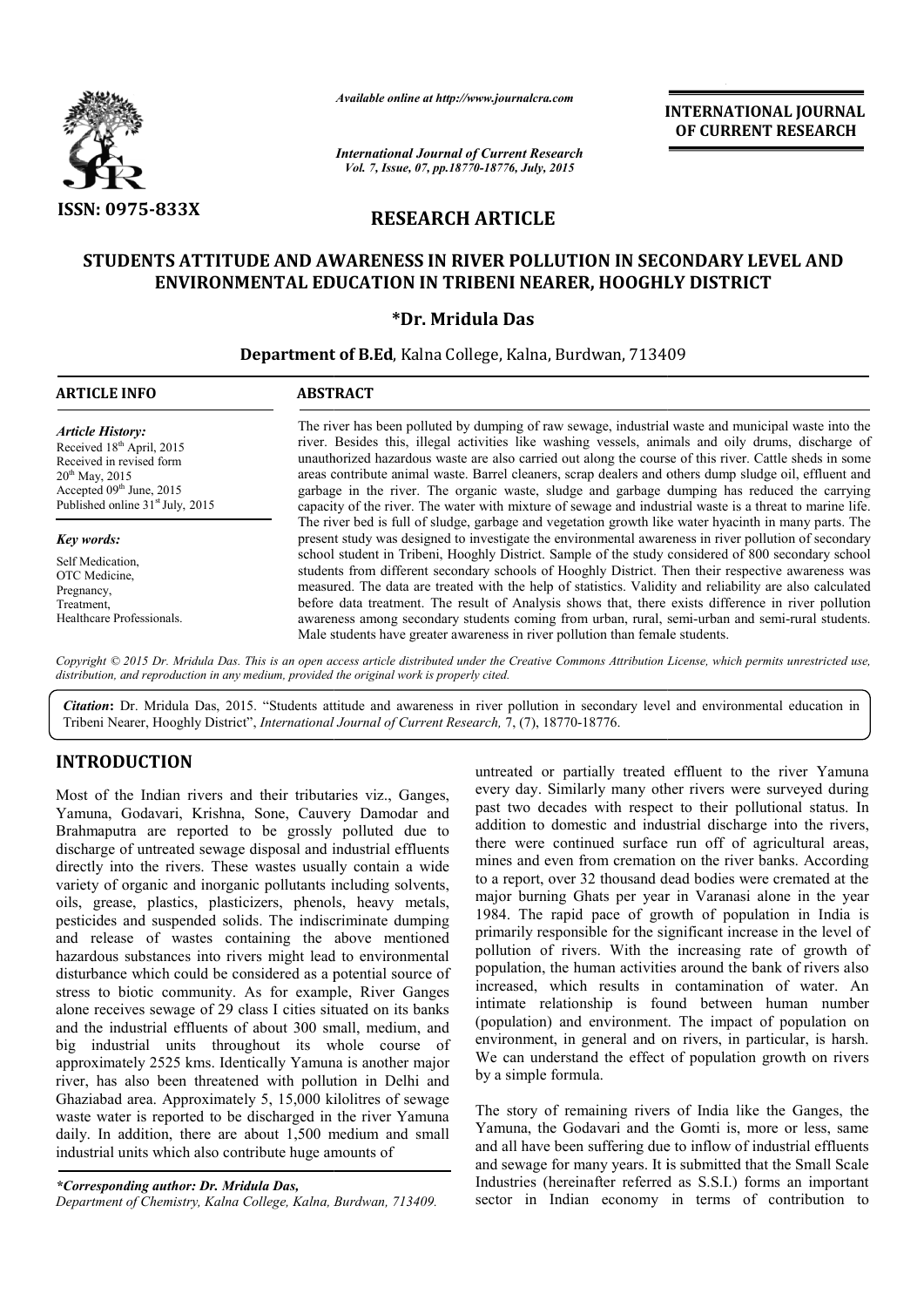production, GDP, exports and employment. The sector accounts for 40% of the industrial production, 35% of the total exports and employs about 167 lakhs persons in about 33.2 lakhs SSI units in the country. The SSI sector manufactures about 7500 types of products. This sector also supplies the lower income groups with inexpensive consumer goods and services as well as machines and the sophisticated requirements of technology based industries in India and abroad. However, due to uncontrolled and haphazard growth, SSI sector is also a significant contributor to environmental pollution in general and river pollution in particular. Therefore, it is necessary to estimate the pollution load from SSI sector, to prioritize the pollution control strategies, to identify the low cost clean technologies and to bring out issues that need to be taken up for effective pollution control policy for SSI sector in India. The level of pollution caused by S.S.I. sector per unit of output is higher than their counterparts in developed countries.

The reasons are:

- Continued usage of outdated and inefficient technologies that gives large amount of wastes
- Large and unplanned industrial conglomeration
- Lack of resources for enforcement and implementation of pollution control performance
- Productivity and environmental performance given a back seat.
- However, SSI units have different reasons for nonimplementation of env-standards.
- They operate in very small area (in 100 sq ft area)
- No space for setting up of pollution control systems
- No funds for setting up of pollution control systems
- No guidance available from pollution control Boards/Committees
- Cost effective technologies for pollution control are not available

## Some important rivers in India

| River       | <b>Brief Descriptiption</b>                                                                                                                                                                                                                                    |
|-------------|----------------------------------------------------------------------------------------------------------------------------------------------------------------------------------------------------------------------------------------------------------------|
| Ganga       | The Ganga (Ganges) rises from the Gangotri Glacier in the Garhwal Himalayas at an elevation of some 4100 metres above the sea                                                                                                                                  |
|             | level under the name of Bhagirathi. This main stream of the river flows through the Himalayas till another two streams – the                                                                                                                                   |
|             | Mandakini and the Alaknanda – join it at Dev Prayag, the point of confluence. The combined stream is then known as the Ganga. The                                                                                                                              |
|             | main tributaries of the Ganga are Yamuna, Ram Ganga, Gomati, Ghaghara, Son, Damodar and Sapt Kosi. The river after traversing a                                                                                                                                |
|             | distance of 2525 kms from its source meets the Bay of Bengal at Ganga Sagar in West Bengal.                                                                                                                                                                    |
| Brahmaputra | The Brahmaputra originates in the Mansarovar lake, also the source of the Indus and the Satluj. It is slightly longer than the Indus, but                                                                                                                      |
|             | most of its course lies outside India. It flows eastward, parallel to the Himalayas. Reaching Namcha Barwa (7757 m), it takes a U-turn                                                                                                                         |
|             | around it and enters India in Arunachal Pradesh and known as dihang. The undercutting done by this river is of the order of 5500                                                                                                                               |
| Yamuna      | metres. In India, it flows through Arunachal Pradesh and Assam, and is joined by several tributaries.<br>The River Yamuna originates from the Yamunotri glacier, 6387m above mean sea level (msl), at the Banderpoonch peak in the                             |
|             | Uttarkashi district of Uttarakhand. The catchment of the river extends to states of Uttar Pradesh, Himachal Pradesh, Haryana,                                                                                                                                  |
|             | Rajasthan and Madhya Pradesh and the entire union territory of Delhi. The river flows 1367 km from here to its confluence with the                                                                                                                             |
|             | River Ganga at Allahabad. The main tributaries joining the river include the Hindon, Chambal, Sind, Betwa and Ken. The annual                                                                                                                                  |
|             | flow of the river is about 10,000 cumecs. The annual usage is 4400 cumecs, irrigation accounting for 96% of this.                                                                                                                                              |
| Tapti       | The Tapi is a river of central India. It is one of the major rivers of peninsular India with the length of around 724 km; it runs from east                                                                                                                    |
|             | to west. It rises in the eastern Satpura Range of southern Madhya Pradesh state, and flows westward, draining Madhya Pradesh's                                                                                                                                 |
|             | historic Nimar region, Maharashtra's historic Khandesh and east Vidarbha regions in the northwest corner of the Deccan Plateau and                                                                                                                             |
|             | South Gujarat before emptying into the Gulf of Cambay of the Arabian Sea, in the State of Gujarat. The Western Ghats or Sahyadri                                                                                                                               |
|             | range starts south of the Tapti River near the border of Gujarat and Maharashtra. The Tapi River Basin lies mostly in northern and                                                                                                                             |
|             | eastern districts Maharashtra state viz, Amravati, Akola, Buldhana, Washim, Jalgaon, Dhule, Nandurbar, Malegaon, Nashik districts                                                                                                                              |
|             | but also covers Betul, Burhanpur districts of Madhya Pradesh and Surat district in Gujarat as well. The principal tributaries of Tapi<br>River are Purna River, Girna River, Panzara River, Waghur River, Bori River and Aner River.                           |
| Mahanadi    | The Mahanadi River system is the third largest in the peninsula of India and the largest river of Orissa state. The basin $(80^{\circ}30^{\circ} - 86^{\circ}50^{\circ})$                                                                                      |
|             | E and 19°20'-23°35' N) extends over an area approximately 141,600 km <sup>2</sup> , has a total length of 851 km and an annual runoff of                                                                                                                       |
|             | $50X109$ m <sup>3</sup> with a peak discharge of 44740 m <sup>3</sup> s <sup>-1</sup> . The basin is characterised by a tropical climate with average annual rainfall of 142                                                                                   |
|             | cm (NWDA, 1981) with 90% occurring during the SW-monsoon. The river begins in the Baster hills of Madhya Pradesh flows over                                                                                                                                    |
|             | different geological formations of Eastern Ghats and adjacent areas and joins the Bay of Bengal after divided into different branches                                                                                                                          |
|             | in the deltaic area. The main branches of River Mahanadi meet Bay of Bengal at Paradip and Nuagarh (Devi estuary). The tidal                                                                                                                                   |
|             | estuarine part of the river covers a length of 40 km and has a basin area of 9 km <sup>2</sup> .                                                                                                                                                               |
| Godavari    | The river with second longest course within India, Godavari is often referred to as the Vriddh (Old) Ganga or the Dakshin (South)                                                                                                                              |
|             | Ganga. The name may be apt in more ways than one, as the river follows the course of Ganga's tragedy. The river is about 1,450 km                                                                                                                              |
|             | (900 miles) long. It rises at Trimbakeshwar, near Nasik and Mumbai (formerly Bombay) in Maharashtra around 380 km distance<br>from the Arabian Sea, but flows southeast across south-central India through the states of Madhya Pradesh, Karnataka, Orissa and |
|             | Andhra Pradesh, and empties into the Bay of Bengal. At Rajahmundry, 80 km from the coast, the river splits into two streams thus                                                                                                                               |
|             | forming a very fertile delta. Some of its tributaries include Indravati River, Manjira, Bindusara and Sabari. Some important urban                                                                                                                             |
|             | centers on its banks include Nasik, Bhadrachalam, Rajahmundry and Narsapur. The Asia's largest rail-cum-road bridge on the river                                                                                                                               |
|             | Godavari linking Kovvur and Rajahmundry is considered to be an engineering feat.                                                                                                                                                                               |
| Krishna     | The Krishna is one of the longest rivers of India (about 1300 km in length). It originates at Mahabaleswar in Maharashtra, passes                                                                                                                              |
|             | through Sangli and meets the sea in the Bay of Bengal at Hamasaladeevi in Andhra Pradesh. The Krishna River flows through the                                                                                                                                  |
|             | states of Maharashtra, Karnataka and Andhra Pradesh. The traditional source of the river is a spout from the mouth of a statue of a                                                                                                                            |
|             | cow in the ancient temple of Mahadev in Mahabaleshwar. Its most important tributary is the Tungabhadra River, which itself is                                                                                                                                  |
|             | formed by the Tunga and Bhadra rivers that originate in the Western Ghats. Other tributaries include the Koyna, Bhima, Mallaprabha,                                                                                                                            |
| Kaveri      | Ghataprabha, Yerla, Warna, Dindi, Musi and Dudhganga rivers.<br>The Kaveri is one of the great rivers of India and is considered sacred by the Hindus. This river is also called Dakshin Ganga. The                                                            |
|             | headwaters are in the Western Ghats range of Karnataka state, and flows from Karnataka through Tamil Nadu. It empties into the Bay                                                                                                                             |
|             | of Bengal. Its waters have supported irrigated agriculture for centuries, and the Kaveri has been the lifeblood of the ancient kingdoms                                                                                                                        |
|             | and modern cities of South India. The source of the river is Talakaveri located in the Western Ghats about 5,000 feet (1,500 m) above                                                                                                                          |
|             | sea level. It flows generally south and east for around 765 km, emptying into the Bay of Bengal through two principal mouths. Its                                                                                                                              |
|             | basin is estimated to be 27,700 square miles (71,700 km <sup>2</sup> ), and it has many tributaries including Shimsha, Hemavati, Arkavathy,                                                                                                                    |
|             | Kapila, Honnuhole, Lakshmana Tirtha, Kabini, Lokapavani, Bhavani, Noyyal and Famous Amravati.                                                                                                                                                                  |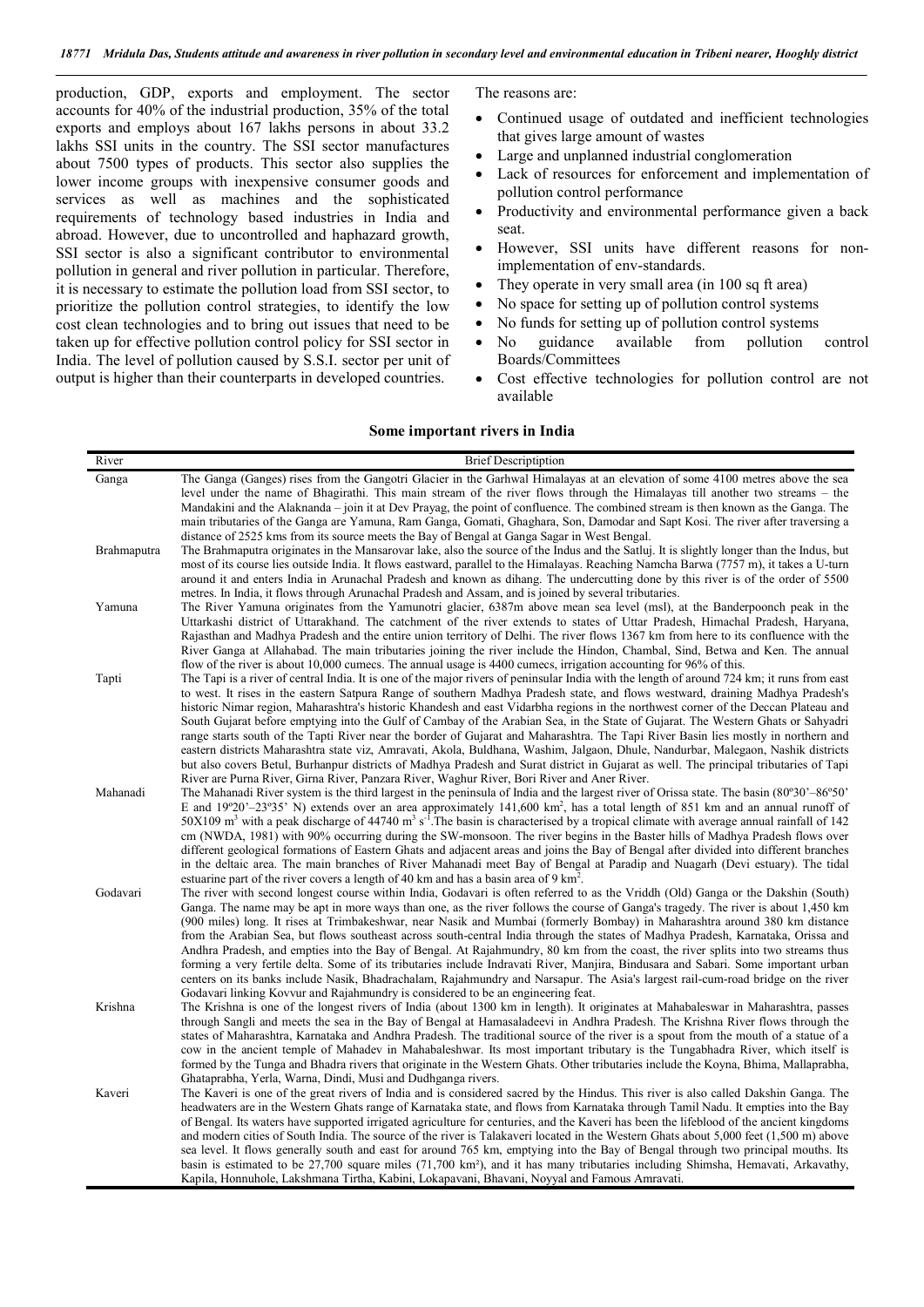Environmental education is a learning process that leads to an informed and involved citizenry having the creative problemsolving skills, scientific and social literacy, ethical awareness and sensitivity for the relationship between humans and the environment, and commitment to engage in responsible individual and cooperative actions. By these actions, environmentally literate citizens will help ensure an ecologically and economically sustainable environment. Environmental education is an integral part of a young person's schooling. By requiring instruction in the conservation of natural resources at both the elementary and secondary levels as well as in the teacher preparation programs, the groundwork was laid for an environmentally conscious and responsible citizenry. Because environmental education is interdisciplinary, previous efforts to define discipline centered content standards have not fully captured its essence. Content and performance standards for each of the disciplines have environmental content, yet there is no umbrella document that describes the integration of these disciplinary standards to create curricula that will produce environmentally literate citizens. References have been made throughout this document to the content and performance standards for other disciplines in order to assist with the interdisciplinary approach to environmental education.

- Religious events
- Dams
- Tourism
- Growing Population
- Poverty
- Urbanization
	- Industrialization
	- Agricultural run-off and Improper Agricultural Practices
	- Religious and Social Practices

# Consequences of pollution of Ganges River

- More than 420 million people depend on the Ganges River and they will be affected very badly due to the pollution.
- People utilizing the water, no matter if it is consuming the water or just using the water to bathe, wash clothes, they might suffer from water-borne disease such as diarrhea and cholera
- Marine animals living inside the Ganges River will die as a result of poisoning from the pollutants.
- The government has to spend a lot of money to clean up the pollution in the Ganges River, affecting the economy
- Fishing will also be affected as the fish population will decrease due to poisoning from the toxic waste



# Causes of river pollution

Prevention

- Human waste
- Industrial waste
- Proper Management and Treatment of Wastewater
- Conserve Water and Use It Effectively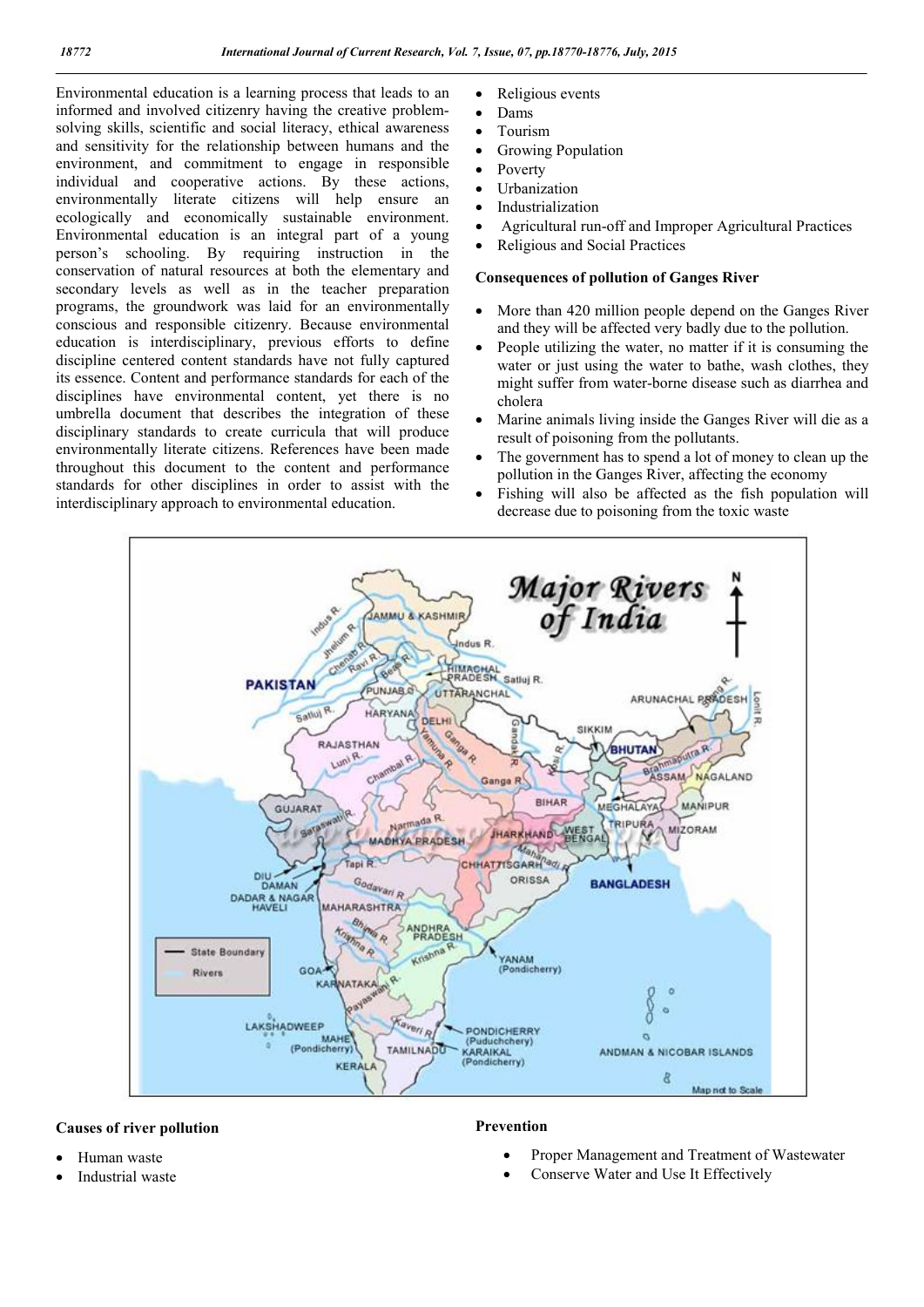- Promote Wastewater Treatment & Technologies
- Drainage Water Management and Treatment
- Recycling and Reuse of Wastewater
- Financing Wastewater Management Schemes
- Improving the Sewerage System
- Upgrading of Sewage Treatment Plant
- Proper Disposal of Sewage
- Agricultural Practices Improvement
- Environmental Management
- Solid Waste Management
- Formation of Public Toilets
- Formation of Electric Crematorium and Create Awareness
- Formation of Holy Bathing Ponds
- Afforestation
- Canal Formation
- Legislation and Fines
- Awareness among the People

#### Study Area

Tribeni is located at 22.99°N 88.40°E. Tribeni is a small town in Hooghly in the state of West Bengal, India. It was an old holy place for the Hindus. The sanctity of the place has been recognized for many centuries and has been mentioned in Pavana-Dutam, a Sanskrit piece of the last quarter of the 12th century. The Muslims took it over during early phases of their conquest of Bengal. Tribeni is believed to get its name from the divergence of three rivers, Yamuna, Ganga and Saraswati. The probable earlier names were "Muktaveni", which distinguished it from Prayag, Allahabad, known as Yuktaveni; "Terbonee" was spelled in James Rennell's map of Bengal in 1781. The River Saraswati surfaces from besides the famous Hindu cremate area, commonly known as 'Shashan ghat', towards south west into Saptagram. This leaves the river Ganges, variedly known as Hooghly or Bhagirathi to descend to the sea, along with another holy River, Yamuna engrossed in it.

# **Objectives**

- To measure the environmental awareness level among secondary school students.
- To study the general environmental awareness in river pollution and environmental practices among the school students.
- To know the level of attitude towards environmental awareness on river pollution of secondary students.
- To know the level of knowledge and compare environmental awareness in river pollution among secondary students of rural and urban area in Hooghly district.

## Assumptions

- 1. Secondary students completed class VII.
- 2. Secondary students are now in class VIII.
- 3. All the students are age of 13-14years.

#### Hypothesis

- 1. There is no significant mean difference in awareness on river pollution among boys and girls students in secondary level.
- 2. There is no significant mean difference in awareness on river pollution among boys and girls students coming from rural and urban area in secondary level.

# Methodology

The following steps and procedure adopted in conducting the study.

#### Instrument

A questionnaire adapted by self was used to collect data. The 50 item questionnaire focuses on the awareness in river pollution concerns. Each participant completed this questionnaire. The questionnaire addresses four dimensions: Environment, awareness, river pollution and environmental education. Each item contains 1 mark. The validity of the questionnaire was established by a review of three experts in educational technology. Selected items were revised based upon their comments and recommendations. Data were collected from students score.

#### Data Analysis

The questionnaire was used to assess secondary school student's environmental awareness in river pollution. A paired t-test was used to compare means score of male and female students. A one-way ANOVA was used to compare means among grades. The test was used to identify the source of significant differences at 0.05 level of confidence.

Selection of sample: 10 schools in Hooghly District are selected for data collection.

| Type       | Male student | Female student | Total |
|------------|--------------|----------------|-------|
| Urban      | 100          | 100            | 200   |
| Rural      | 100          | 100            | 200   |
| Semi-urban | 100          | 100            | 200   |
| Semi-rural | 100          | 100            | 200   |
| Total      | 400          | 400            | 800   |

#### Variables

- Boys and girls
- Rural area, urban area, semi-rural area and semi-urban area
- Environmental awareness
- River pollution
- Reduction of river pollution

## Reliability and Validity of the Tool:

For reliability of the tool, we used Test-retest method. Retest was taken after 20 days and the correlation is 0.911 (r=0.911). At the initial stage we choose 55 items for the questionnaire. After content validation 50 items are drafted.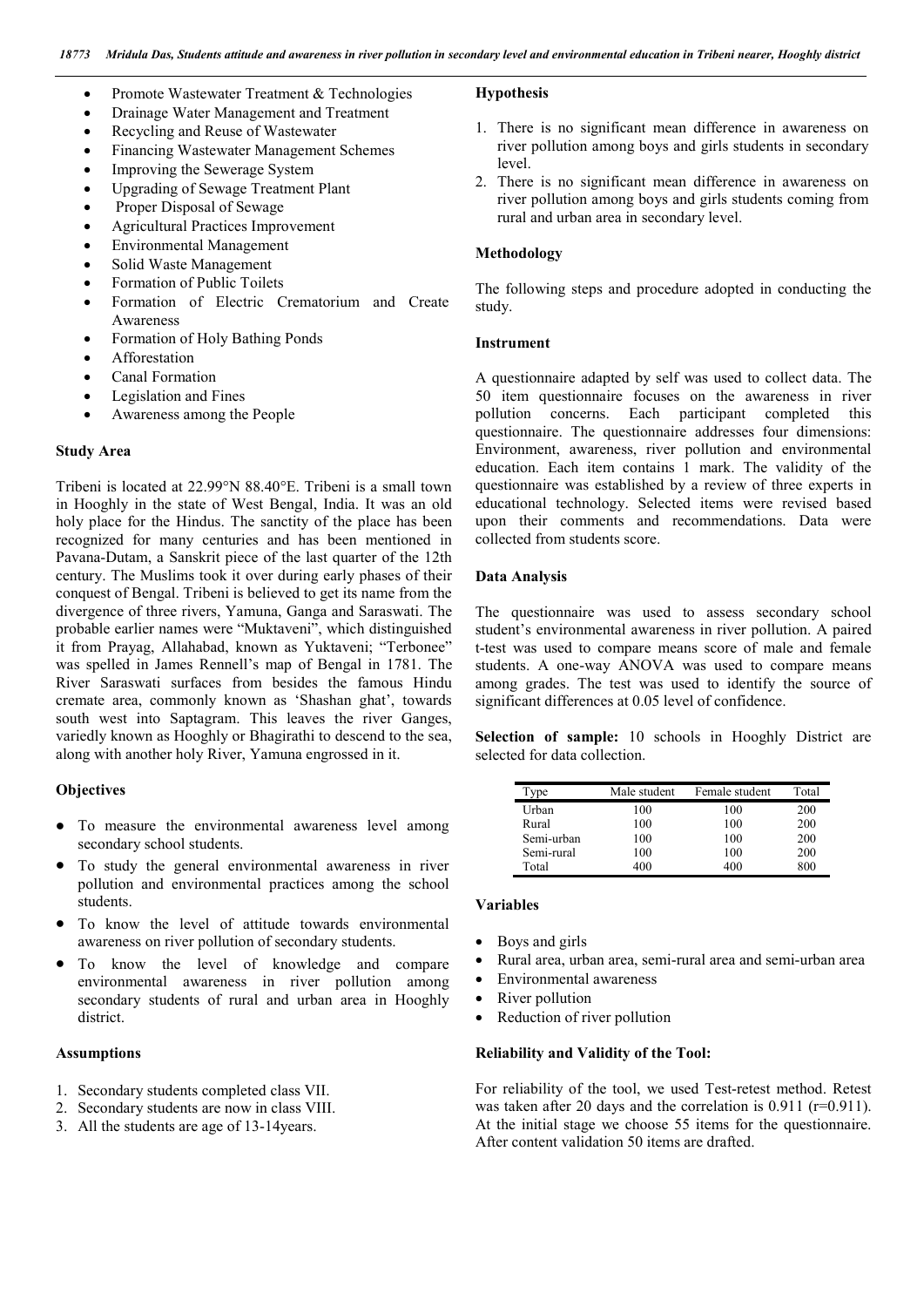# RESULTS

#### Table 1. Mean, standard deviation, standard error and t-value for awareness on river pollution of Rural and Urban students (boys and girls) in secondary level of Hooghly District

| Group       | Sum  | Mean  | SD   | SE    |       |          | Remark                          |
|-------------|------|-------|------|-------|-------|----------|---------------------------------|
| Urban-girls | 1356 | 27.12 | 4.12 | 0.583 | 1.387 | 0.168    | At the 0.05 level two means are |
| Urban-boys  | 1422 | 28.44 | 5.31 | 0.751 |       |          | significantly different         |
| Rural-girls | 1534 | 30.68 | 6.04 | 0.854 | 4.352 | 3.309E-5 | At the 0.05 level two means are |
| Rural-boys  | 1830 | 36.6  | 7.48 | 1.057 |       |          | not significantly different     |

Table 2. Mean, Variance and Percentage of awareness on river pollution of Rural, Urban, Semi-rural and Semi-urban students (boys and girls) in secondary level of Hooghly District

| Group       |    | Degree of freedom | Mean  | Variance | Percentage of awareness |
|-------------|----|-------------------|-------|----------|-------------------------|
| Urban-girls | 50 | 49                | 27.12 | 17.005   | 54.24%                  |
| Urban-boys  | 50 | 49                | 28.44 | 28.251   | 56.50%                  |
| Rural-girls | 50 | 49                | 30.68 | 36.548   | 61.36%                  |
| Rural-boys  | 50 | 49                | 36.6  | 55.959   | 73.2%                   |

Table 3. Mean, standard deviation, standard error and t-value for awareness on river pollution of Semi-Rural and Semi-Urban students (boys and girls) in secondary level of Hooghly District

| Group             | Sum  | Mean  | SD   | <b>SE</b> |       |         | Remark                                                      |
|-------------------|------|-------|------|-----------|-------|---------|-------------------------------------------------------------|
| Semi-Urban-girls  | 1303 | 26.06 | 4.96 | 0.701     | 3.226 | 0.0077  | At the 0.05 level two means are significantly different     |
| Semi-Urban-boys   | 1474 | 29.48 | 5.61 | 0.794     |       |         |                                                             |
| Semi-Rural- girls | 1632 | 32.64 | 5.66 | 0.800     | 3.629 | 4.54E-4 | At the 0.05 level two means are not significantly different |
| Semi-Rural-boys   | 1881 | 37.62 | 7.87 | -114      |       |         |                                                             |

Table 4. Mean, Variance and Percentage of awareness on river pollution of Semi-rural and Semi-urban students (boys and girls) in secondary level of Hooghly District

| Group             | N  | Degree of freedom | Mean  | Variance | Percentage of awareness |
|-------------------|----|-------------------|-------|----------|-------------------------|
| Semi-Urban-girls  | 50 | 49                | 26.06 | 24.628   | 52.12%                  |
| Semi-Urban-boys   | 50 | 49                | 29.48 | 31.56    | 58.96%                  |
| Semi-Rural- girls | 50 | 49                | 32.64 | 32.071   | 65.28%                  |
| Semi-Rural-boys   | 50 | 49                | 37.62 | 62.077   | 75.24%                  |



#### Findings from tables and diagram

- Semi-rural-boys have greatest awareness in river pollution awareness.
- Semi-urban girls have lowest awareness in river pollution awareness.
- Rural boys have greater awareness than rural girls in river pollution awareness.
- Urban boys have greater awareness than urban girls in river pollution awareness.
- Semi urban boys have greater awareness than semi urban girls in river pollution awareness.
- Semi rural boys have greater awareness than semi rural girls in river pollution awareness.
- All the secondary students have average awareness in river pollution awareness.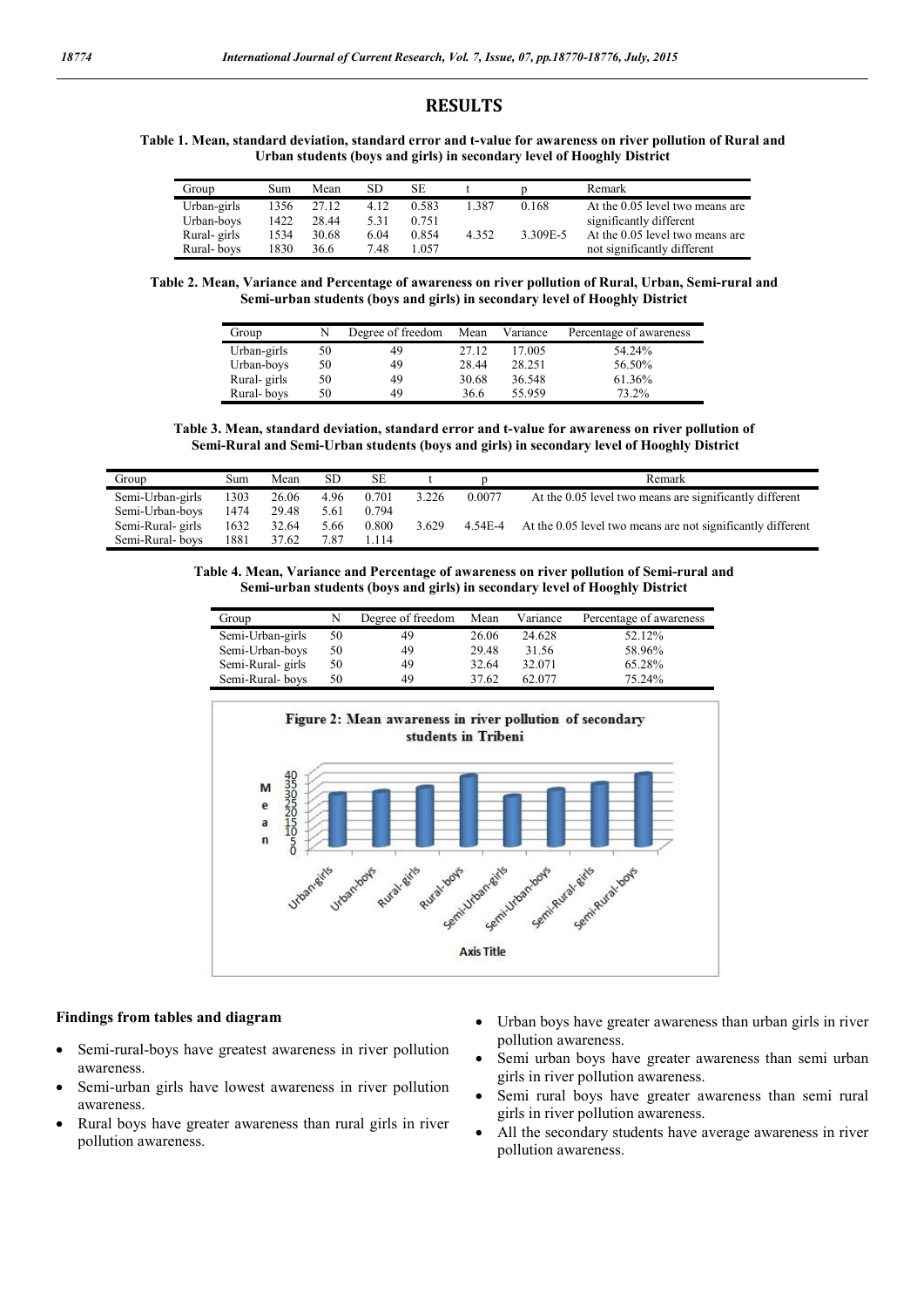

#### Conclusion

The pollutants include oils, greases, plastics, plasticizers, metallic wastes, suspended solids, phenols, toxins, acids, salts, dyes, cyanides, pesticides etc. Many of these pollutants are not easily susceptible to degradation and thus cause serious pollution problems. Contamination of ground water and fishkill episodes are the major effects of the toxic discharges from industries. Discharge of untreated sewage and industrial effluents leads to number of conspicuous effects on the river environment. The impact involves gross changes in water quality viz. reduction in dissolved oxygen and reduction in light penetration that's tends loss in self purification capability of river water. Apart from ensuring proper operationalisation of assets created under different schemes, it is need to strengthen mechanism and the capacity of institutions for effective control of water pollution and waste from point source by emphasizing socio-economic measures at the same time as using law enforcement measures.

This study examines the environmental awareness in river pollution of secondary school students in Hooghly District, West Bengal in the basis of intelligence. The study finds that there exist significant differences between awareness in river pollution among secondary student coming from rural, urban, semi-rural and semi-urban area. They have average percentage of awareness in river pollution. Male students have greater awareness in river pollution than female students. Environmental education is essential need for school curriculum to increase the environmental awareness in river pollution.

# Limitation of the study

- The study was limited to a few schools.
- The sample of the study was restricted to 800 students only.
- The research was limited only to Tribeni, Hooghly district of West Bengal due to shortage of the time.
- The reliability of the awareness of river pollution scale was determined only by test-retest method due to shortage of time
- Only the content validity of the scale was determined.
- The difference in the mean score of river pollution awareness was found out only by t-test.

## Suggestions for future study

- The scale of awareness in river pollution can be standardized on the basis of large samples.
- A similar study can be conducted by including larger samples from various schools of West Bengal or other state of India.
- This work will be applicable on different college and university students.
- Other independent variable like age, cast and religion etc. will be considered for future study.
- The study can be conducted upon common people not only the pupils.

## Acknowledgement

I would like to offer my deepest sense of gratitude to the Education Department, Kalyani University for giving valuable suggestions and supervising the entire field work. I must acknowledge the great help of five Head Teachers of five secondary school of Tribeni of Hooghly District, West Bengal who gave permission to use their school for data collection. I offer special thanks to my family for doing this research work. Lastly I thank Kalna College, Kalna, Burdwan.

# **REFERENCES**

Adekunle, I. M., Adetunji, M. T., Gbadebo, A. M. and Banjoko, O. B. 2007 'Assessment of Groundwater Quality in a typical Rural Settlement in Southwest Nigeria', *International Journal of Environmental Research and Public Health*, 4: 4, 307-318.